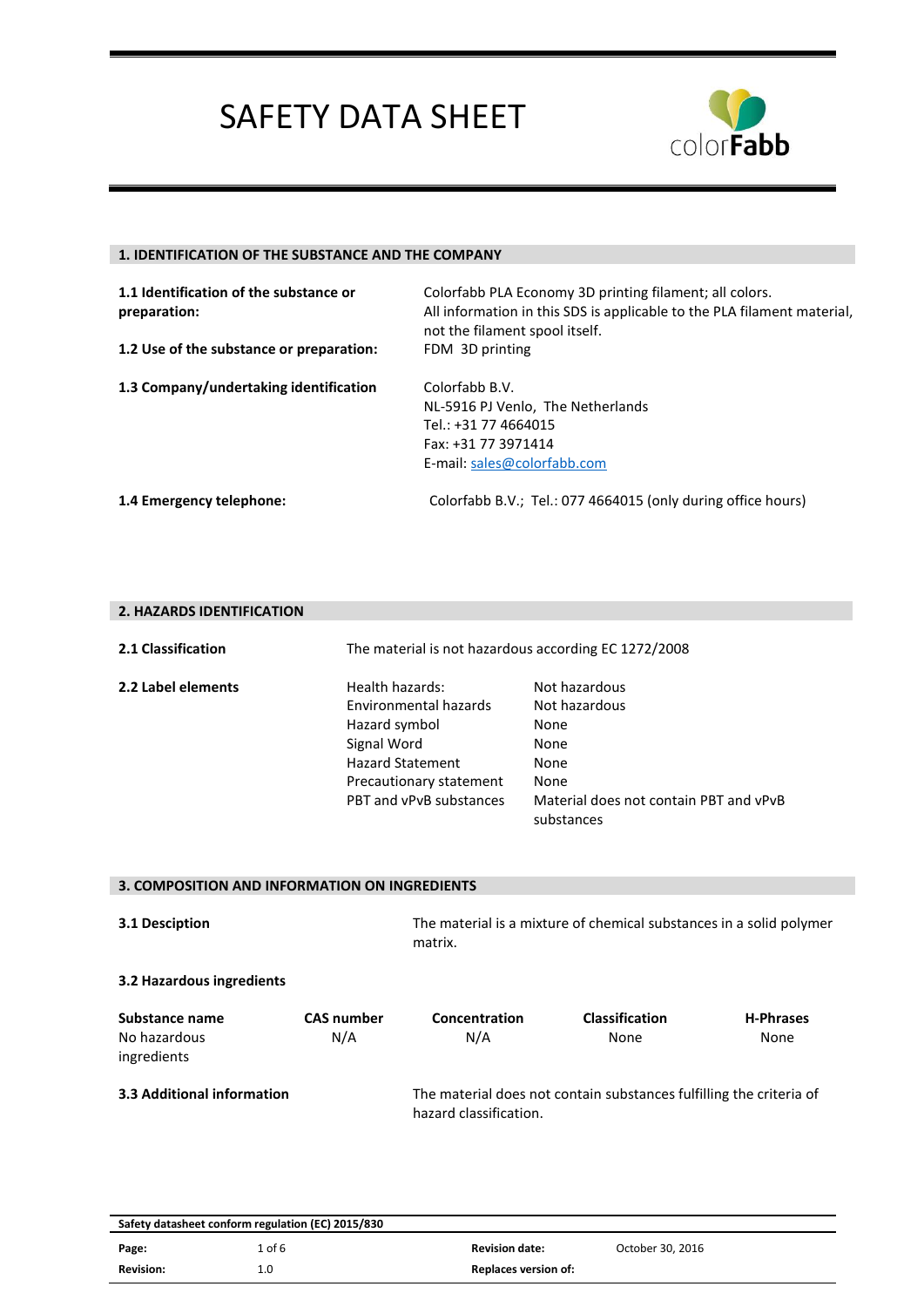

| <b>4. FIRST AID MEASURES</b>                                 |                                                                                                                                                                                          |                                                                                                                                                                                                                                          |  |
|--------------------------------------------------------------|------------------------------------------------------------------------------------------------------------------------------------------------------------------------------------------|------------------------------------------------------------------------------------------------------------------------------------------------------------------------------------------------------------------------------------------|--|
| 4.1 Skin contact                                             | If burned by contact with molten material, cool down with water for at least 10<br>minutes. In case of severe burns, do not remove molten material from skin and<br>consult a physician. |                                                                                                                                                                                                                                          |  |
| 4.2 Eye contact                                              |                                                                                                                                                                                          | Not likely due to physical state. Grinding or pelletizing of filament may lead to fine<br>dust particles which can cause eye irritation. Wash with plenty of water and get<br>medical attention if symptoms persist.                     |  |
| 4.3 Inhalation                                               | Not likely due to physical state.                                                                                                                                                        |                                                                                                                                                                                                                                          |  |
| 4.4 Ingestion                                                | Not likely due to physical state. Material is not expected to be absorbed by<br>gastrointestinal, No first aid measures necessary.                                                       |                                                                                                                                                                                                                                          |  |
| <b>5. FIRE FIGHTING MEASURES</b>                             |                                                                                                                                                                                          |                                                                                                                                                                                                                                          |  |
| 5.1 Extinguishing media                                      |                                                                                                                                                                                          | Water mist, carbon dioxide, foam, dry powder                                                                                                                                                                                             |  |
| 5.2 Extinguishing media not to be used for safety<br>reasons |                                                                                                                                                                                          | High pressure water jet                                                                                                                                                                                                                  |  |
| 5.3 Special hazards arising from the mixture                 |                                                                                                                                                                                          | Thermal decomposition and burning may release oxides<br>of carbon and nitrogen, acetaldehyde                                                                                                                                             |  |
| 5.4 Protective equipment for fire fighters                   |                                                                                                                                                                                          | Use full protective clothing for chemicals and a self-<br>contained breathing apparatus                                                                                                                                                  |  |
| <b>6. ACCIDENTAL RELEASE MEASURES</b>                        |                                                                                                                                                                                          |                                                                                                                                                                                                                                          |  |
| <b>6.1 Personal precautions</b>                              |                                                                                                                                                                                          | Avoid dust formation and static discharge. Do not<br>overheat material                                                                                                                                                                   |  |
| <b>6.2 Environmental precautions</b>                         |                                                                                                                                                                                          | Should not be released into environment. Do not allow<br>material to enter drains or water courses.                                                                                                                                      |  |
| 6.3 Cleanup, containment and disposal of spill               |                                                                                                                                                                                          | Avoid dust formation. Sweep up into suitable container<br>for disposal.                                                                                                                                                                  |  |
| 6.4 Reference to other sections                              |                                                                                                                                                                                          | See section 8 and 13                                                                                                                                                                                                                     |  |
| 7. HANDLING AND STORAGE                                      |                                                                                                                                                                                          |                                                                                                                                                                                                                                          |  |
| 7.1 Precautions for safe handling                            |                                                                                                                                                                                          | Handle in accordance with good industrial hygiene and<br>safety practice. Do not eat, drink or smoke at the<br>workplace. Avoid dust formation by cutting or grinding.<br>During printing, ensure good ventilation and local<br>exhaust. |  |
|                                                              |                                                                                                                                                                                          |                                                                                                                                                                                                                                          |  |

| Safety datasheet conform regulation (EC) 2015/830 |        |                             |                  |
|---------------------------------------------------|--------|-----------------------------|------------------|
| Page:                                             | 2 of 6 | <b>Revision date:</b>       | October 30, 2016 |
| <b>Revision:</b>                                  | 1.0    | <b>Replaces version of:</b> |                  |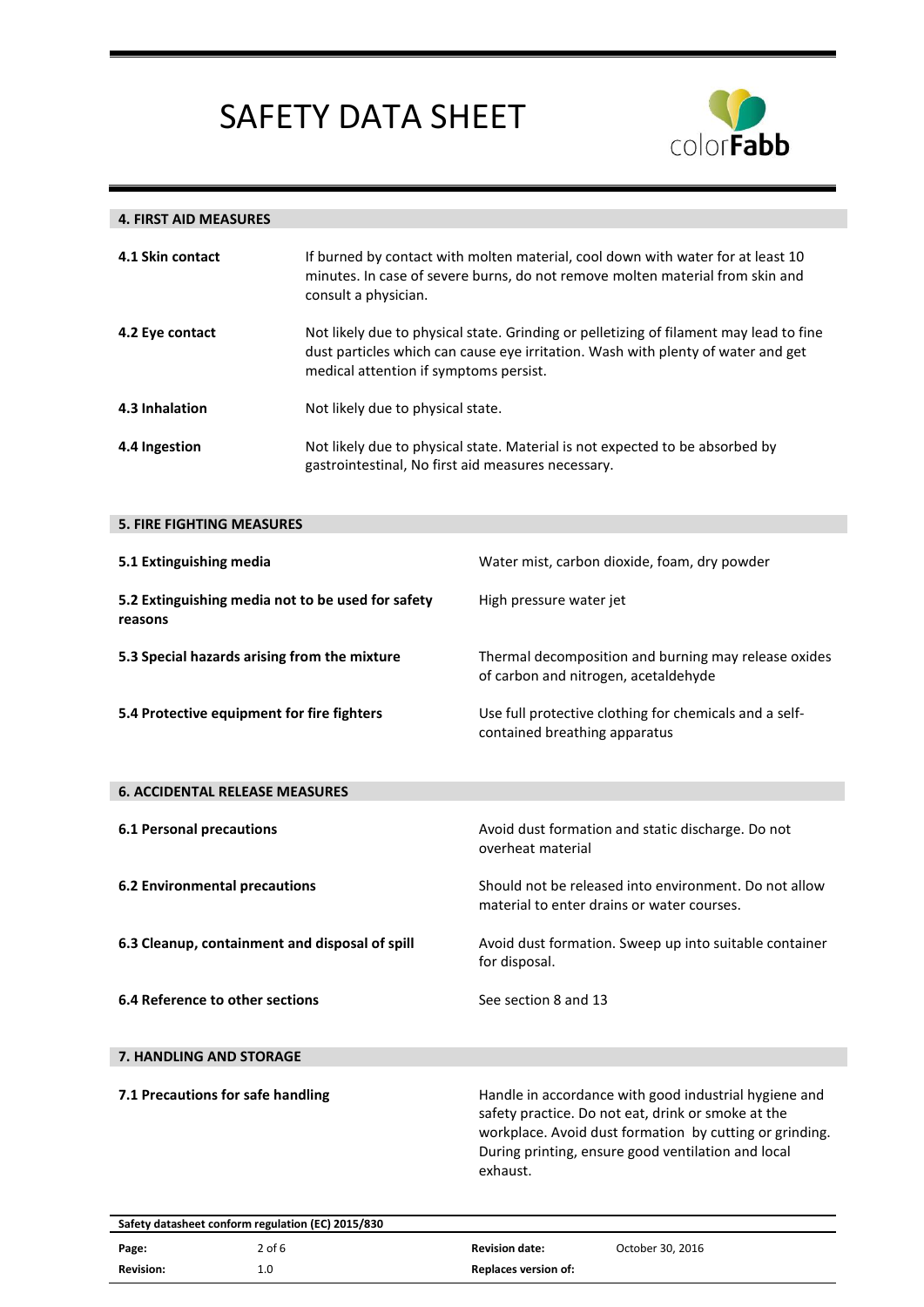

**7.2 Conditions for safe storage** To ensure technical integrity of the product store in the original container/box and keep at temperatures below 50ºC and in a dry place. Protect from moisture, product may be hygroscopic

**7.3 Specific use** Under anticipated conditions of use no further measures required. No available exposure scenario's.

#### **8. EXPOSURE CONTROLS / PERSONAL PROTECTION**

| 8.1 Control parameters                   |                                                                                                                               |
|------------------------------------------|-------------------------------------------------------------------------------------------------------------------------------|
| <b>Exposure limits</b>                   | Material contains no substances with occupational exposure<br>limit values                                                    |
| <b>Biological limit values</b>           | Not established                                                                                                               |
| <b>Recommended monitoring procedures</b> | No information available                                                                                                      |
| <b>Derived No Effect Level (DNEL)</b>    | No information available                                                                                                      |
| 8.2 Exposure controls                    |                                                                                                                               |
| <b>Appropriate Engineering Controls</b>  | Keep at temperatures below 230°C (446°F). Ensure adequate<br>ventilation in confined areas.                                   |
| <b>Individual protection measures</b>    |                                                                                                                               |
| <b>Eye protection</b>                    | Not required (for FDM printing)                                                                                               |
| Hand protection                          | Not required (for FDM printing)                                                                                               |
| <b>Skin protection</b>                   | Not required (for FDM printing)                                                                                               |
| <b>Respiratory protection</b>            | Not required (for FDM printing)                                                                                               |
| <b>Hygiene measures</b>                  | Handle in accordance with good industrial hygiene and safety<br>practice. Do not eat, drink or smoke when using this product. |
| <b>Environmental exposure controls</b>   | Do not allow product to enter drains, water courses or soil.                                                                  |

#### **9. PHYSICAL AND CHEMICAL PROPERTIES**

| 9.1 General information |                 |
|-------------------------|-----------------|
| <b>Density</b>          | 1,2-1,3 $g/cm3$ |
| Odour                   | Negligible      |

#### **9.2 Important health, safety and environmental information** Glass transition **Approx. 55ºC Boiling point** n.a. **Auto flammability** >450ºC

**Bulk density** n.a.

**Safety datasheet conform regulation (EC) 2015/830**

|                  | . .    |                       |                  |
|------------------|--------|-----------------------|------------------|
| Page:            | 3 of 6 | <b>Revision date:</b> | October 30, 2016 |
| <b>Revision:</b> |        | Replaces version of:  |                  |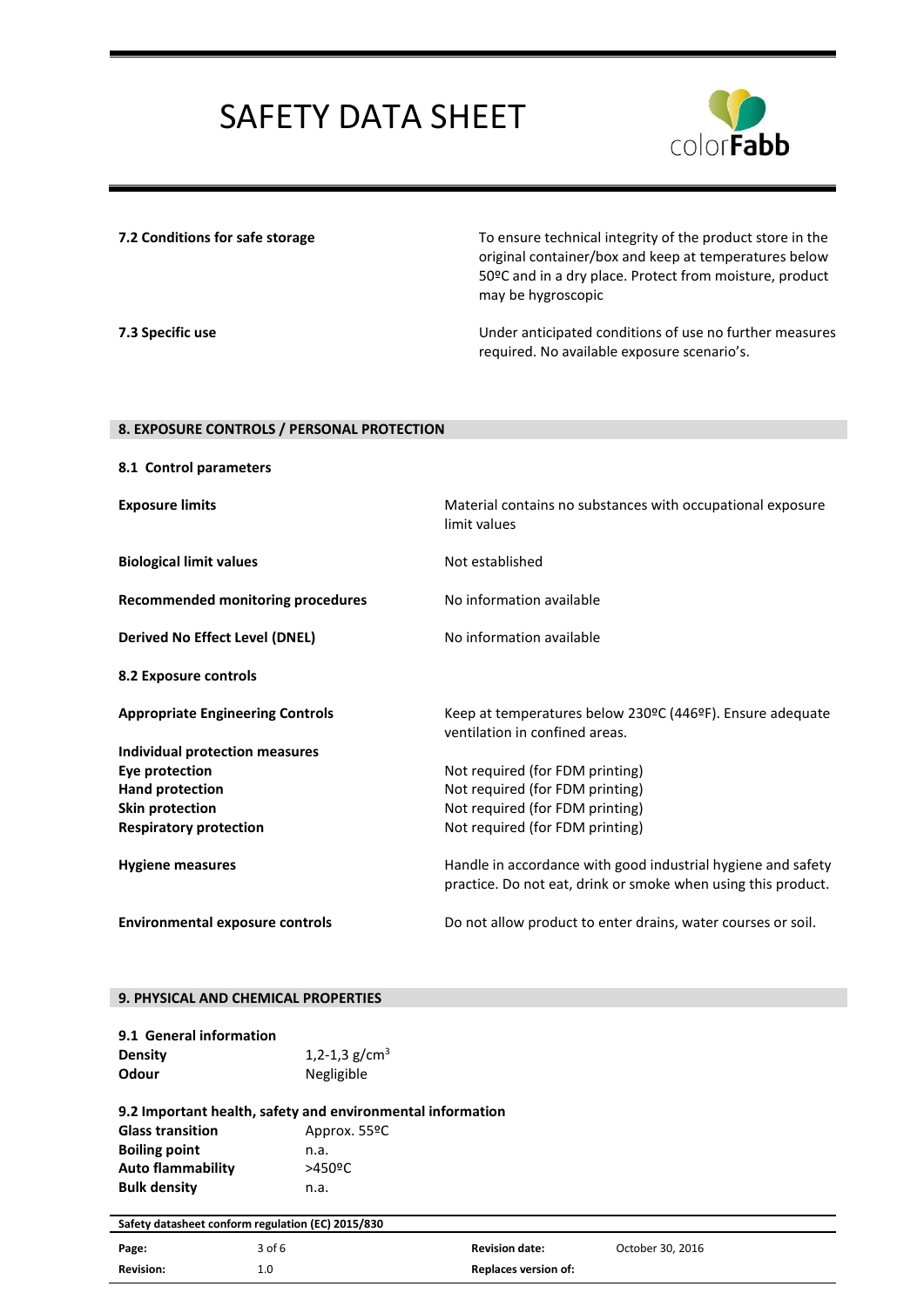

| <b>Melting point</b> | n.a.                       |
|----------------------|----------------------------|
| pH-value             | n.a.                       |
| <b>Viscosity</b>     | n.a.                       |
| <b>Flashpoint</b>    | Non-volatile burning solid |
| Solubility in water  | Negligible                 |
| Vapour pressure      | n.a.                       |

#### **10. STABILITY AND REACTIVITY**

| 10.1 Reactivity                         | Not reactive under normal handling conditions                                                     |
|-----------------------------------------|---------------------------------------------------------------------------------------------------|
| <b>10.2 Chemical stability</b>          | Stable for handling under normal handling conditions                                              |
| 10.3 Possibility of hazardous reactions | No hazardous reactions with other chemicals known, under normal<br>handling conditions.           |
| 10.4 Conditions to avoid                | Do not grind, pelletize or mill the material. Avoid temperatures<br>above 230ºC.                  |
| 10.5 Incompatible materials             | Avoid water which can cause degradation of material. Material can<br>react with strong oxidizers. |
| 10.6 Hazardous decomposition products   | Hazardous decomposition products may form under fire                                              |

conditions: carbon dioxide, acetaldehyde.

| <b>11. TOXICOLOGICAL INFORMATION</b> |                                                                                                                                                                                      |
|--------------------------------------|--------------------------------------------------------------------------------------------------------------------------------------------------------------------------------------|
| LD 50 (Rat oral)                     | >5000 mg/kg (PLA)                                                                                                                                                                    |
| <b>Skin irritation</b>               | Not tested (not to be expected)                                                                                                                                                      |
| Eye irritation                       | Not tested (not to be expected)                                                                                                                                                      |
| <b>Skin sensitation</b>              | Not tested (not to be expected)                                                                                                                                                      |
| <b>Respiratory sensitation</b>       | Not tested (not to be expected)                                                                                                                                                      |
| <b>CMR</b> effects                   | Non of the ingredients is listed as CMR substance                                                                                                                                    |
| <b>General remarks</b>               | No harmful, toxic and sensitive effects have been reported to<br>date<br>Information listed in this section is transferred from safety data<br>from the ingredients of this product. |

### **12. ECOLOGICAL INFORMATION**

**12.1 Aquatic toxicity 12.1 Aquatic toxicity No information available** 

| Safety datasheet conform regulation (EC) 2015/830 |        |                             |                  |  |
|---------------------------------------------------|--------|-----------------------------|------------------|--|
| Page:                                             | 4 of 6 | <b>Revision date:</b>       | October 30, 2016 |  |
| <b>Revision:</b>                                  | 0.⊥    | <b>Replaces version of:</b> |                  |  |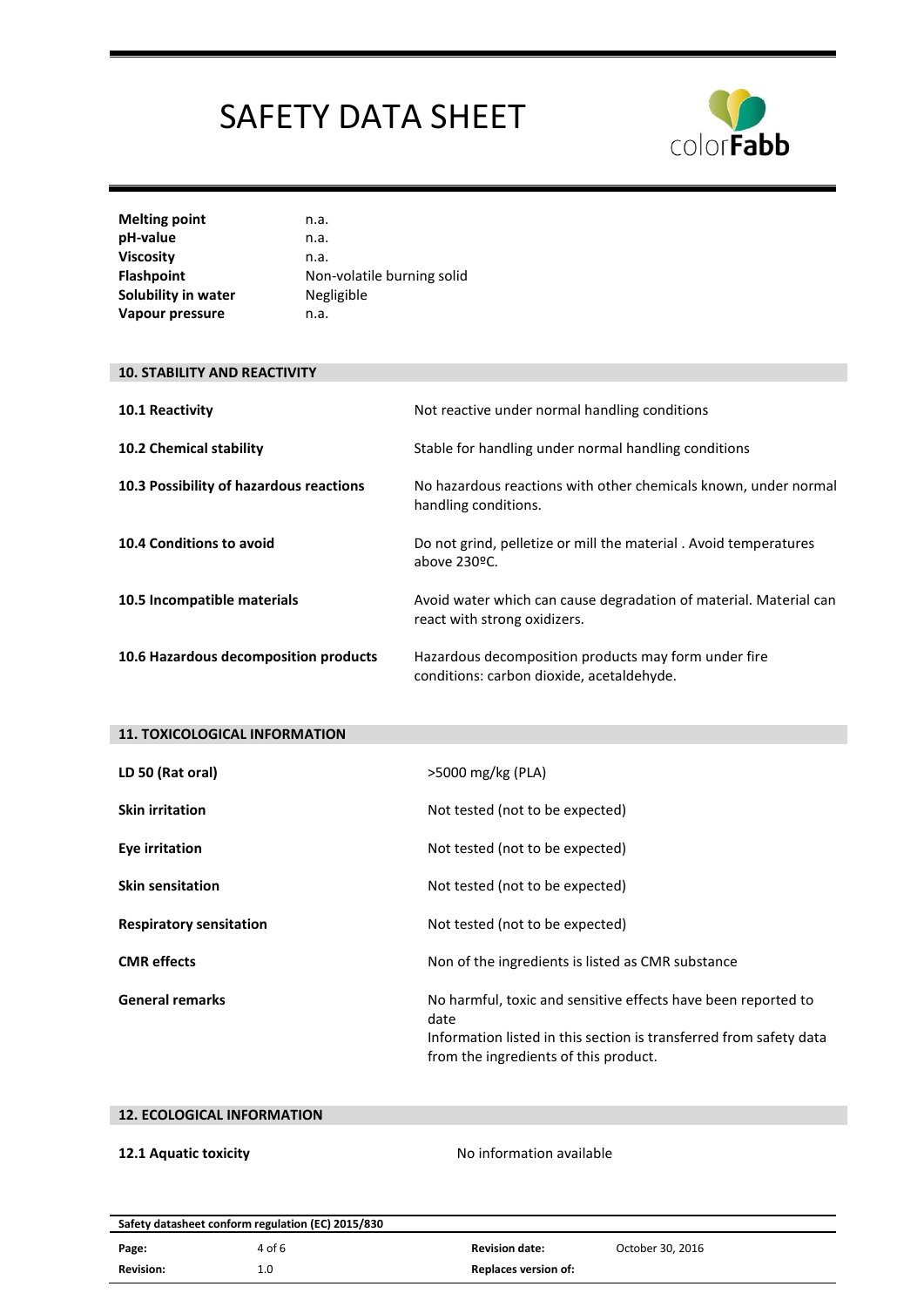

| 12.2 Persistence and degradability           | Minimal degradation                                                                                                                                                                               |
|----------------------------------------------|---------------------------------------------------------------------------------------------------------------------------------------------------------------------------------------------------|
| 12.3 Bioaccumalative potential               | No information available                                                                                                                                                                          |
| 12.4 Mobility in soil                        | No information available                                                                                                                                                                          |
| 12.5 Results of PBT and vPvB assessment      | Product does not contain PBT or vPvB substances                                                                                                                                                   |
| 12.6 Other adverse effects                   | No adverse effects known to date                                                                                                                                                                  |
| 12.7 Additional ecotoxicological information | The material is practically non soluble in water and solid.<br>Therefore, under environmental conditions, no detrimental<br>effects on plants, animals and micro-organisms are to be<br>expected. |

| <b>13. DISPOSAL CONSIDERATIONS</b> |                                                 |  |
|------------------------------------|-------------------------------------------------|--|
| 13.1 Waste treatment methods       | Dispose of in accordance with local regulations |  |
| 13.2 Additional information        | n.a.                                            |  |
| 13.3 Packaging                     | Dispose of in accordance with local regulations |  |

| <b>14. TRANSPORT INFORMATION</b> |                   |  |
|----------------------------------|-------------------|--|
| 14.1 RID / ADR                   | Not listed / free |  |
| 14.2 ICAO / IATA-DGR             | Not listed / free |  |
| 14.3 GGVSEE / IMDG-CODE          | Not listed / free |  |
| <b>14.4 UN-NR</b>                | Not listed / free |  |

### **15. REGULATORY INFORMATION**

|                            | 15.1 Safety, health and environmental regulations specific for the substance or mixture |
|----------------------------|-----------------------------------------------------------------------------------------|
| <b>Restrictions of use</b> | None                                                                                    |
| <b>Other regulations</b>   | No information available                                                                |
|                            |                                                                                         |

**15.2 Chemical safety assessment** A safety assessment is not required

| Safety datasheet conform regulation (EC) 2015/830 |        |                             |                  |
|---------------------------------------------------|--------|-----------------------------|------------------|
| Page:                                             | 5 of 6 | <b>Revision date:</b>       | October 30, 2016 |
| <b>Revision:</b>                                  | 1.0    | <b>Replaces version of:</b> |                  |